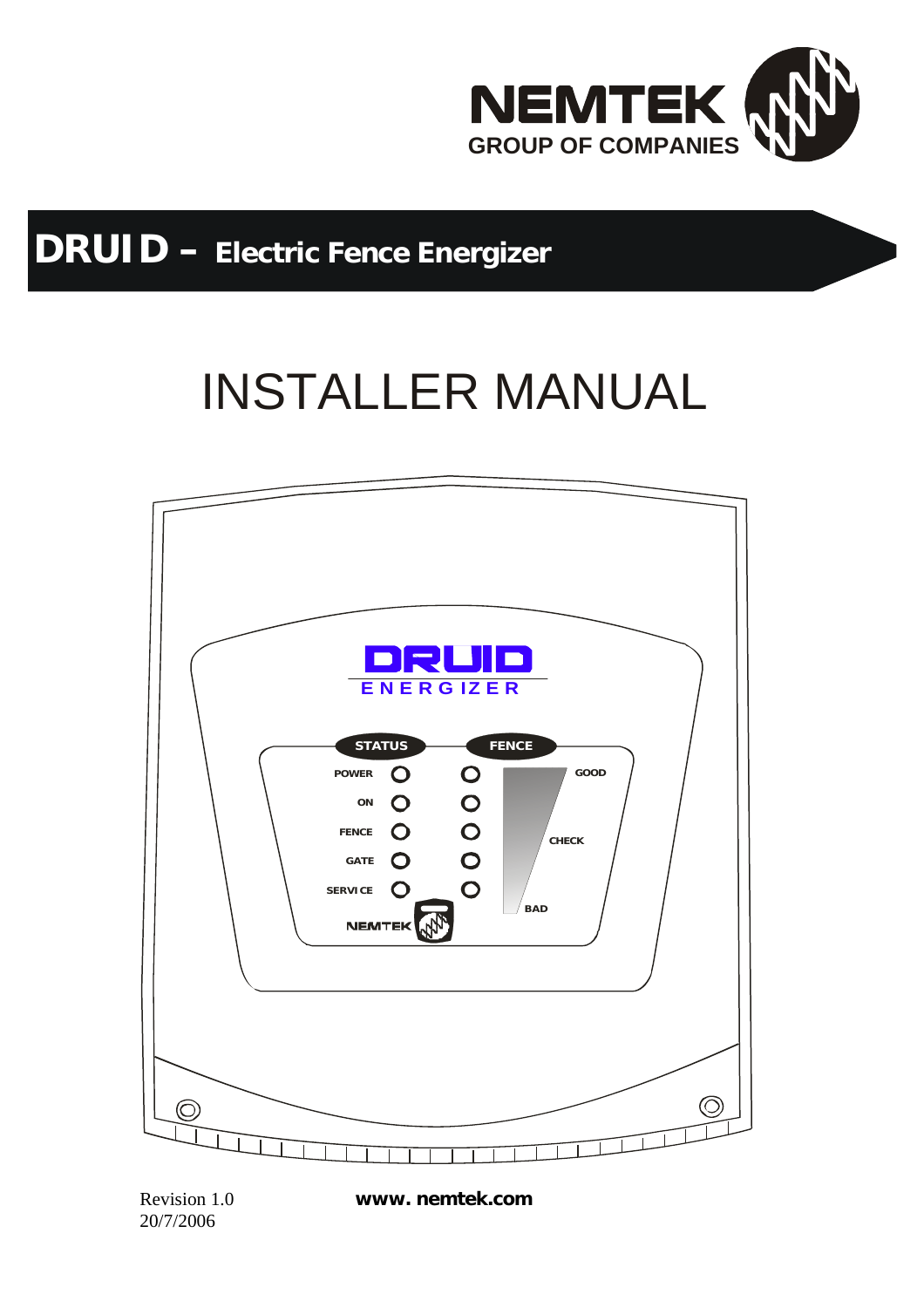| 3                           |
|-----------------------------|
| 3                           |
| $\boldsymbol{\vartriangle}$ |
| 5                           |
| 6                           |
| $\overline{7}$              |
| 8                           |
| 9                           |
|                             |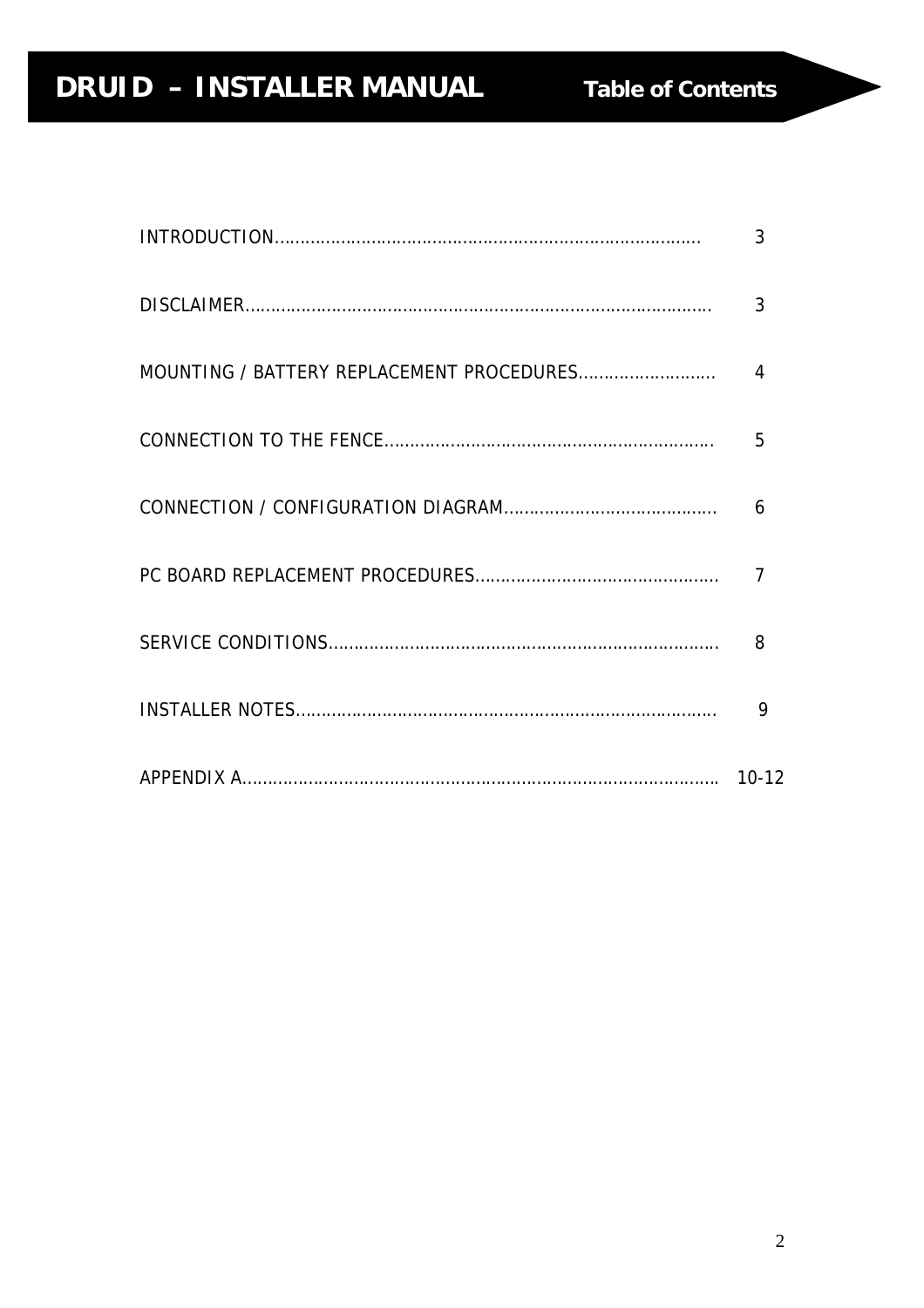### **I N T R O D U C T I O N**

The DRUID is a battery (12V 7AH nominal) operated energizer suitable for connection to mains (230V 50Hz nominal).

The batteries to be used are rechargeable lead-acid batteries. Nonrechargeable batteries must NOT be used. The lead-acid batteries require venting and it is imperative that the energizer be situated in a well-ventilated area.

### **D I S C L A I M E R**

NEMTEK Holdings (Pty) Ltd or any of its subsidiary companies does not guarantee that the operation of the product will be uninterrupted or totally error free.

Energizer specifications may be altered without prior notification.

The installer is referred to the definitions and general requirements in Appendix A.

The installer must take into consideration the applicable municipal laws concerning the installation of electric fences. General guidelines are available, or refer to the website: http://www.nemtek.com. International standards can be viewed at http://www.iec.ch and South African standards on http://www.sabs.co.za.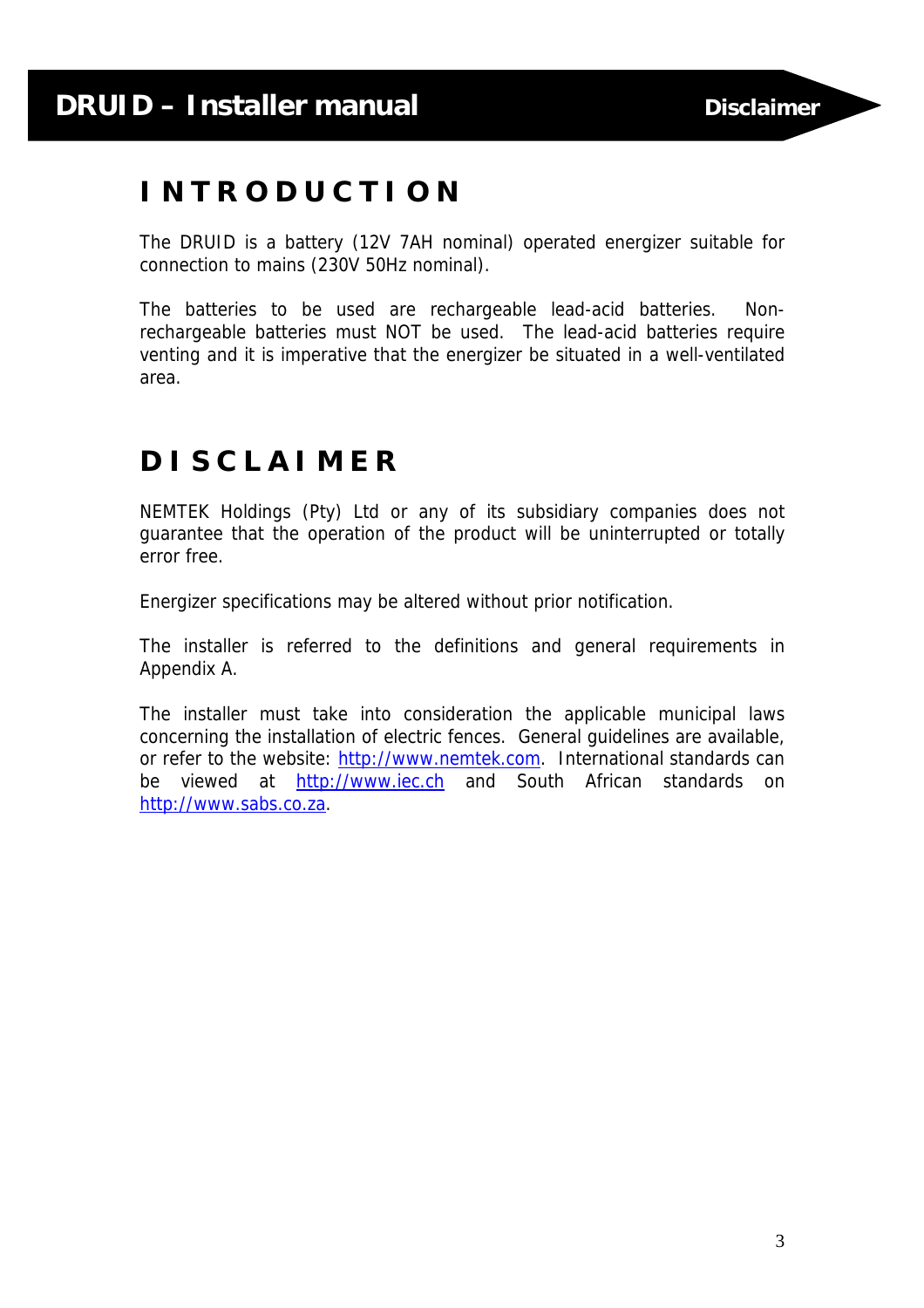\*Energizer to be mounted vertically against a flat surface, in well ventilated area.<br>\*Avoid prolenged expective to direct suplight. \*Avoid prolonged exposure to direct sunlight

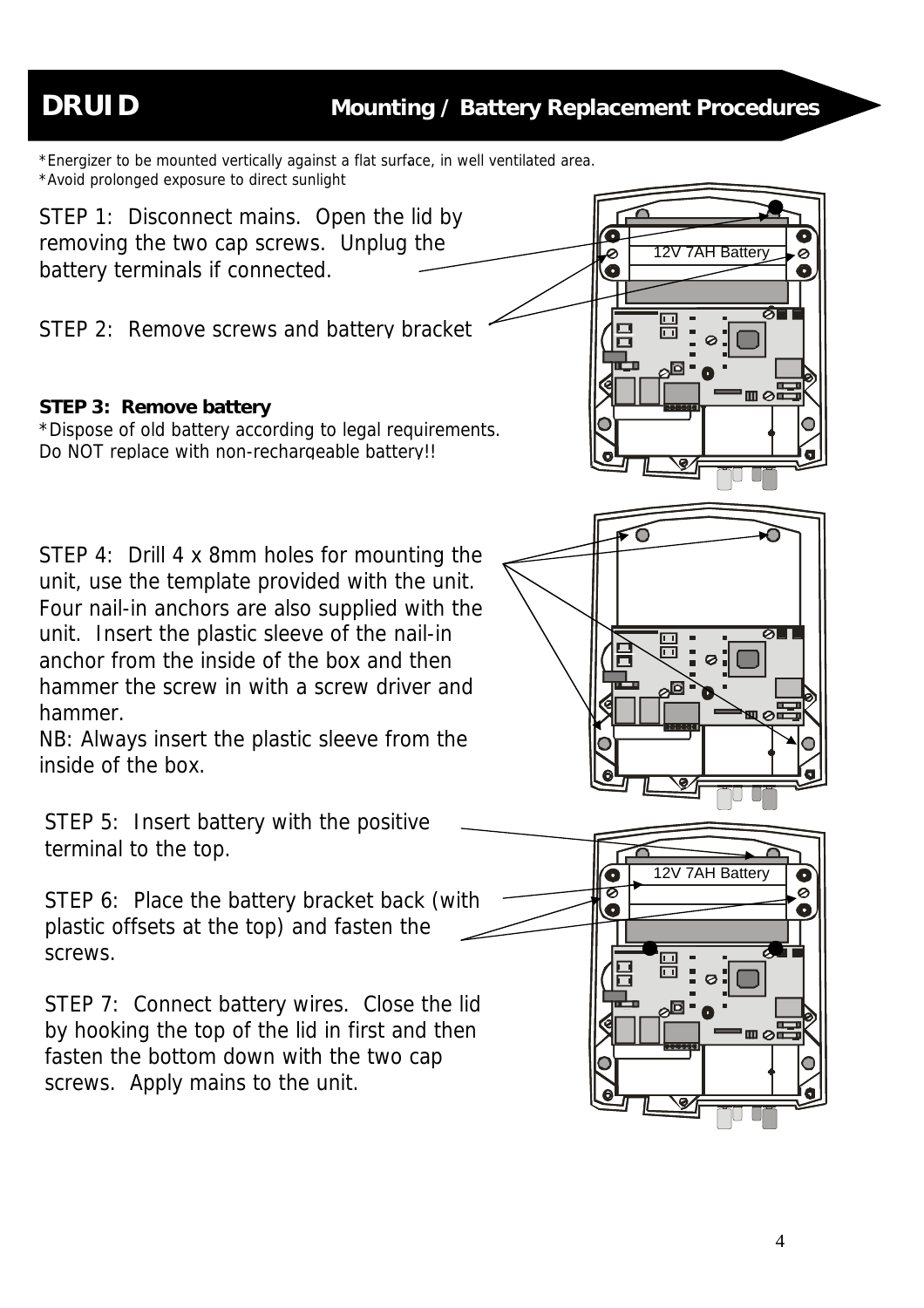### **DRUID Connection to the Fence**

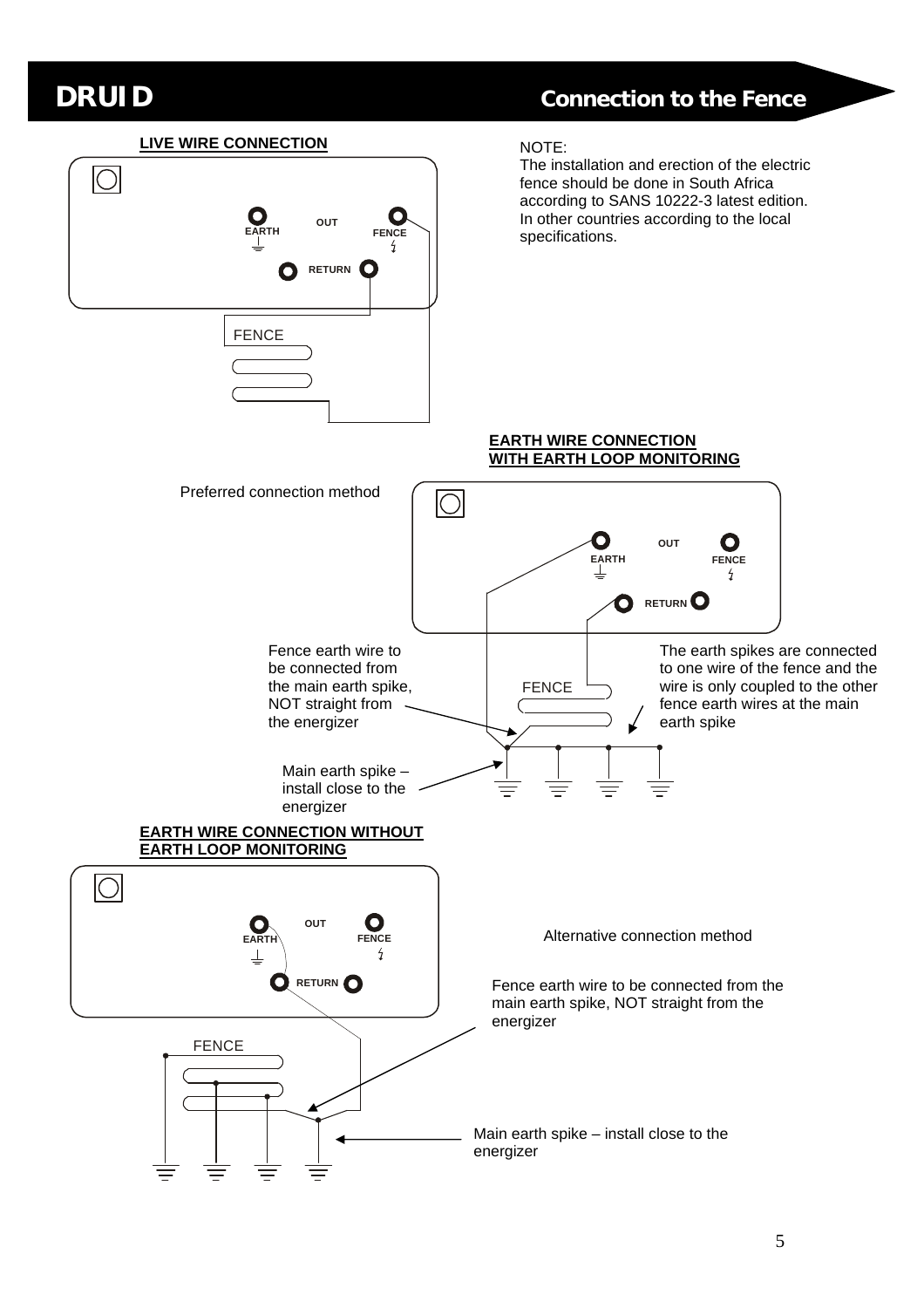

#### **JUMPER OPERATION**

| <b>Function</b> | JP1 | JP2 | JP3 | <b>Energizer Operation</b>              |  |
|-----------------|-----|-----|-----|-----------------------------------------|--|
| Gate Alarm      | out | in  | out | Switched Input delayed for 4 minutes    |  |
|                 |     |     |     | with energizer On only                  |  |
| Gate Alarm      | in  | out | out | Switched Input delayed for 1 minute     |  |
|                 |     |     |     | with energizer On only                  |  |
| Panic Alarm     | out | out | out | Switched Input instantaneous (panic     |  |
|                 |     |     |     | alarm) with energizer On or Off         |  |
| High/Low        | in  | in  | out | Switched Input toggles the energizer    |  |
| Voltage         |     |     |     | between High Voltage and Low Voltage    |  |
| Mode            |     |     |     | mode                                    |  |
| Remote On/Off   | out | out | in  | Switched Input acts as remote On\Off    |  |
|                 |     |     |     | switch                                  |  |
| Remote On/Off   | in  | out | in  | Strobe indicates fence is On or Off,    |  |
| indication and  |     |     |     | Switched Input delayed for 4 minutes    |  |
| Gate alarm      |     |     |     | with energizer On only                  |  |
| Not yet         | out | in  | in  | Service Alarm disabled, Switch Input    |  |
| available       |     |     |     | delayed for 4 minutes with energizer On |  |
|                 |     |     |     | only                                    |  |
|                 | in  | in  | in  | Reserved for factory use                |  |
|                 |     |     |     |                                         |  |

#### **All other Jumpers are reserved for factory use only**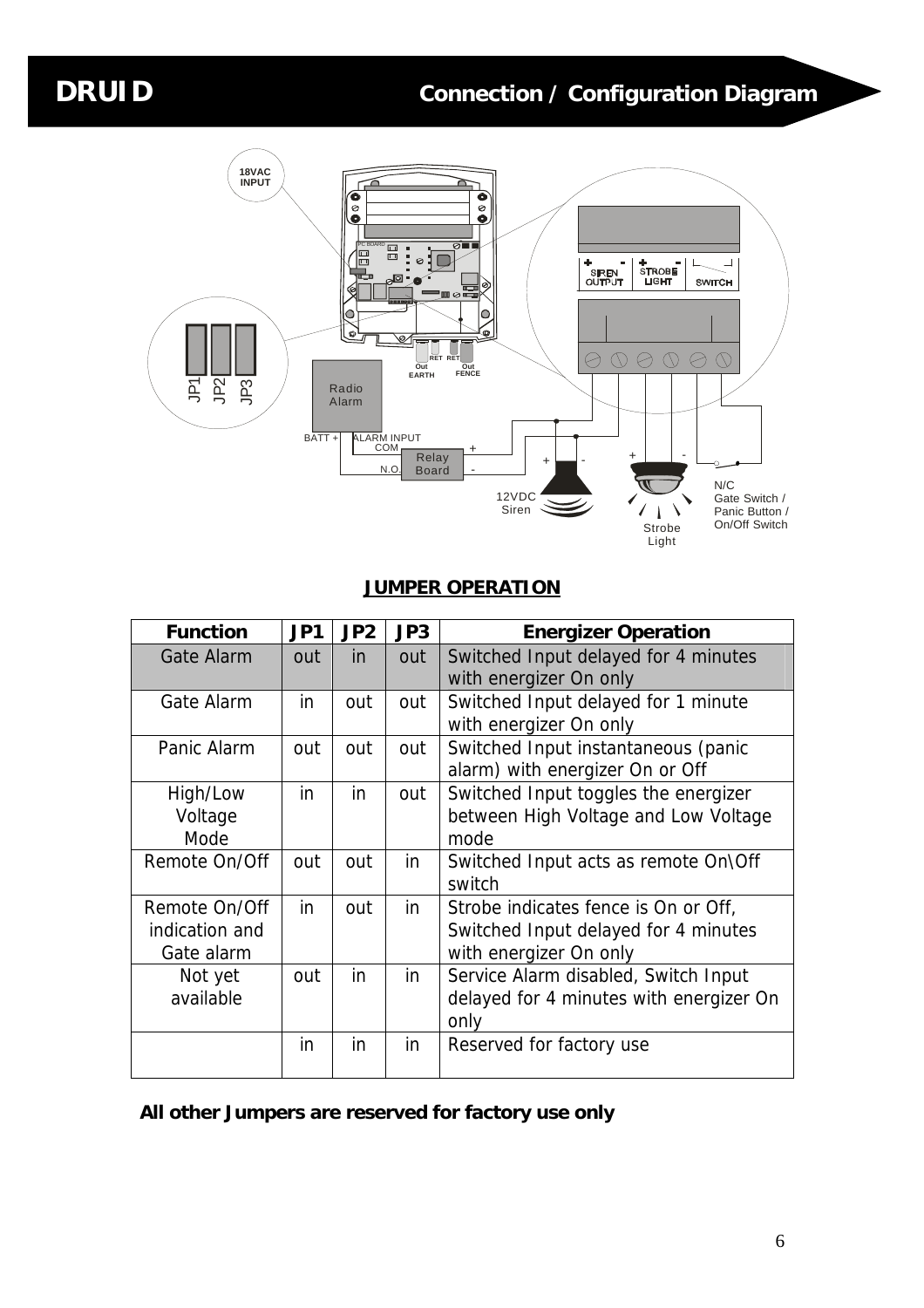### **REMOVAL:**



#### **REPLACEMENT:**

STEP 5: Gently push PC Board back into place

Take care that the spade connectors are correctly positioned before pushing the PC Board into place.

Also ensure that the opto-coupler (looks like LED) is correctly positioned before pushing the PC Board into place

STEP 6: Reconnect all connectors to PC Board

STEP 7: Reconnect battery terminals

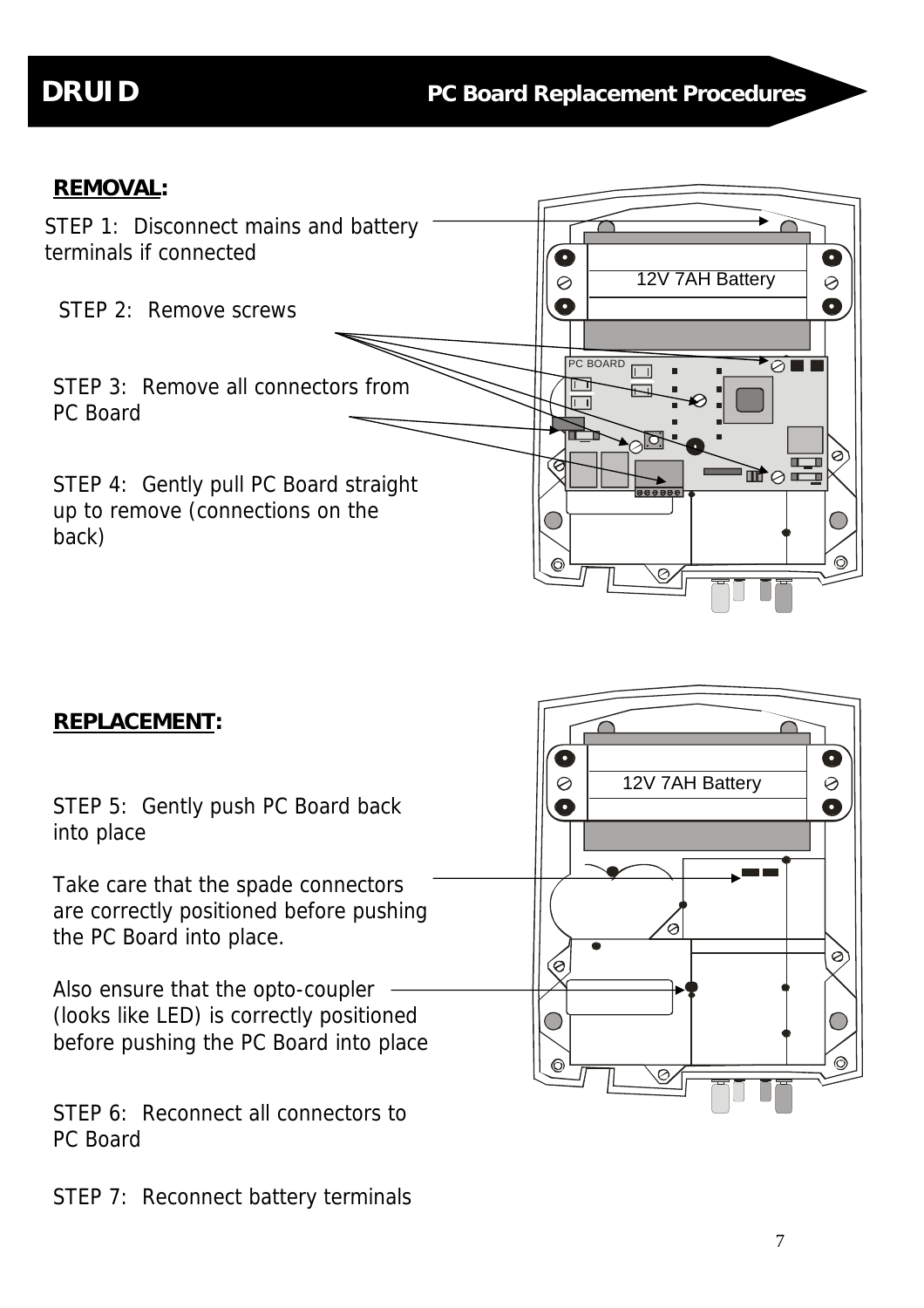

### **FUSE DESCRIPTION & FAULT SYMPTOMS**



#### **HOW TO CHECK: (ALL FUSES ARE 2 AMPERE FAST BLOW)**

#### **18Vac Supply Fuse**

**F1:** Power light is not lit, even when mains is present

#### **Auxiliary Output Fuse**

**F2:** Siren or strobe light does not operate (ensure that the unit was switched off with no fault conditions)

#### **Battery Protection Fuse**

**F3:** Energizer does not operate when mains is switched off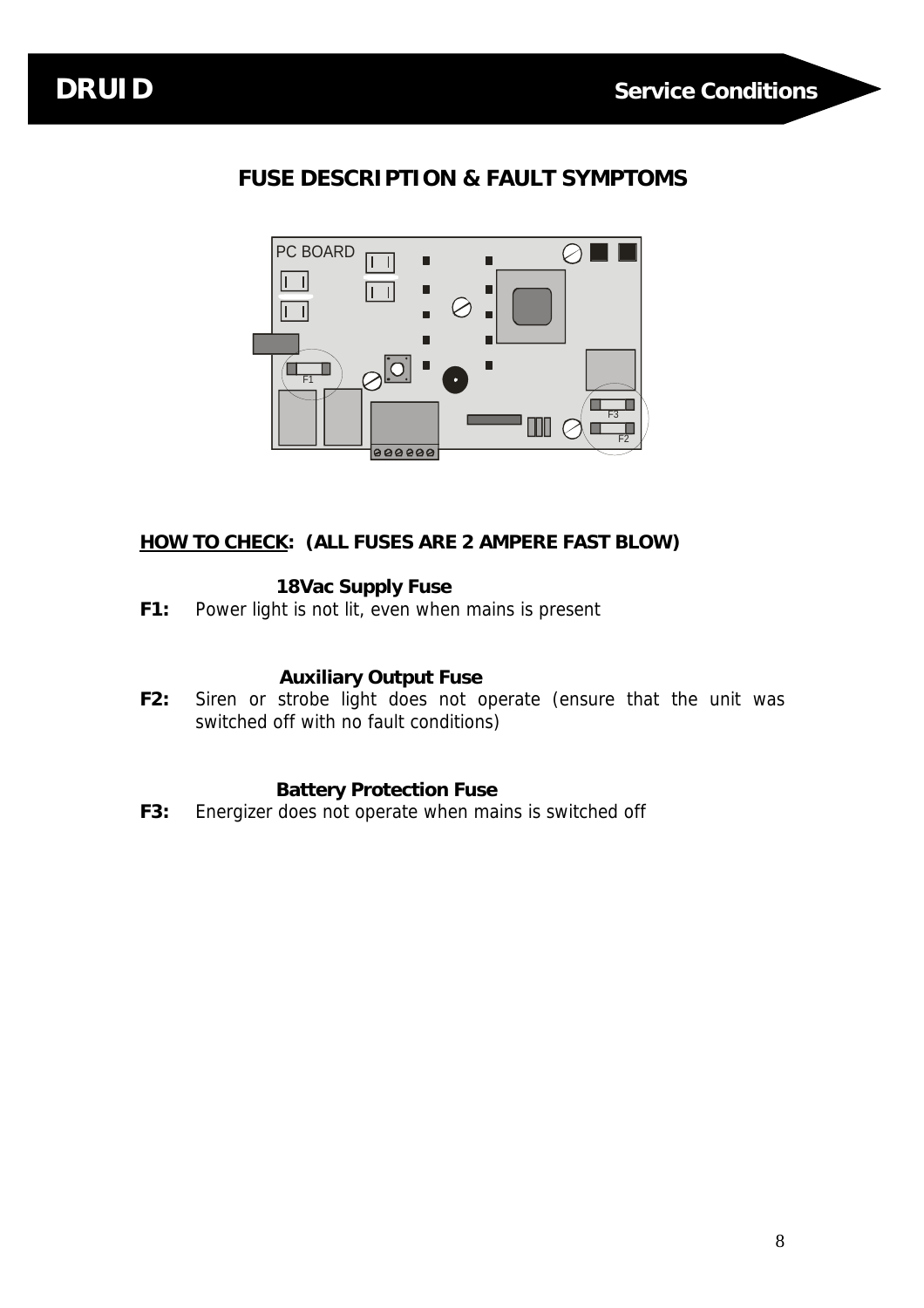#### **INSTALLATION NOTES:**

- 1) Use **high voltage insulation** wire between the fence and energizer, including the earth wire. Never run these wires in the same conduit or through the same hole as the low voltage wiring.
- 2) Always **use ferrules or line clamps** to connect two high voltage wires together. Avoid using different types of material for connections like copper on steel.
- 3) The **fence must be earthed properly** with at least one earth electrode as close as possible to the energizer. The distance between the fence earth electrode and other earth systems shall be not less than 10m.
- 4) Do **not try to modify the unit**. Any unauthorized modifications will null and void the warranty and possibly render the unit illegal.
- 5) To connect the energizer to a radio alarm transmitter or alarm panel **use an isolation relay** between the siren output and the panel. Never use the energizer battery to power a radio alarm transmitter or alarm panel (see 4).
- 6) The **siren** output can **maximum** be loaded with a 15W siren **(1.25 Amps)**.
- 7) The **strobe** output can **maximum** be loaded with a strobe which will draw less than **0.5 Amps**.
- 8) The wires to the gate input can be up to 100m long but must not run in parallel with the fence wires. The gate input must be connected to a **normally closed contact** when the gate is **closed.**
- 9) Keep the **high voltage wires** to the fence **separate** from the mains, gate, siren and strobe wiring.
- 10) When **replacing the lid** of the energizer hook the top in first while holding it at an angle and then push it closed at the bottom. Fasten the lid down with the two cap screws.
- 11) Always **test the fence** alarm for a short and open-circuit after installation at the furthest point on the fence.
- 12) Do not use the energizer with **Non-rechargeable** batteries and any lead-acid batteries must be placed in a well-ventilated area during charging.
- 13) The unit contains a sealed lead-acid battery that will vent to the atmosphere under certain conditions. For this reason it is imperative that the energizer be **installed in a well ventilated area**.
- 14) **Refer to the applicable laws** concerning the installation of electric fences.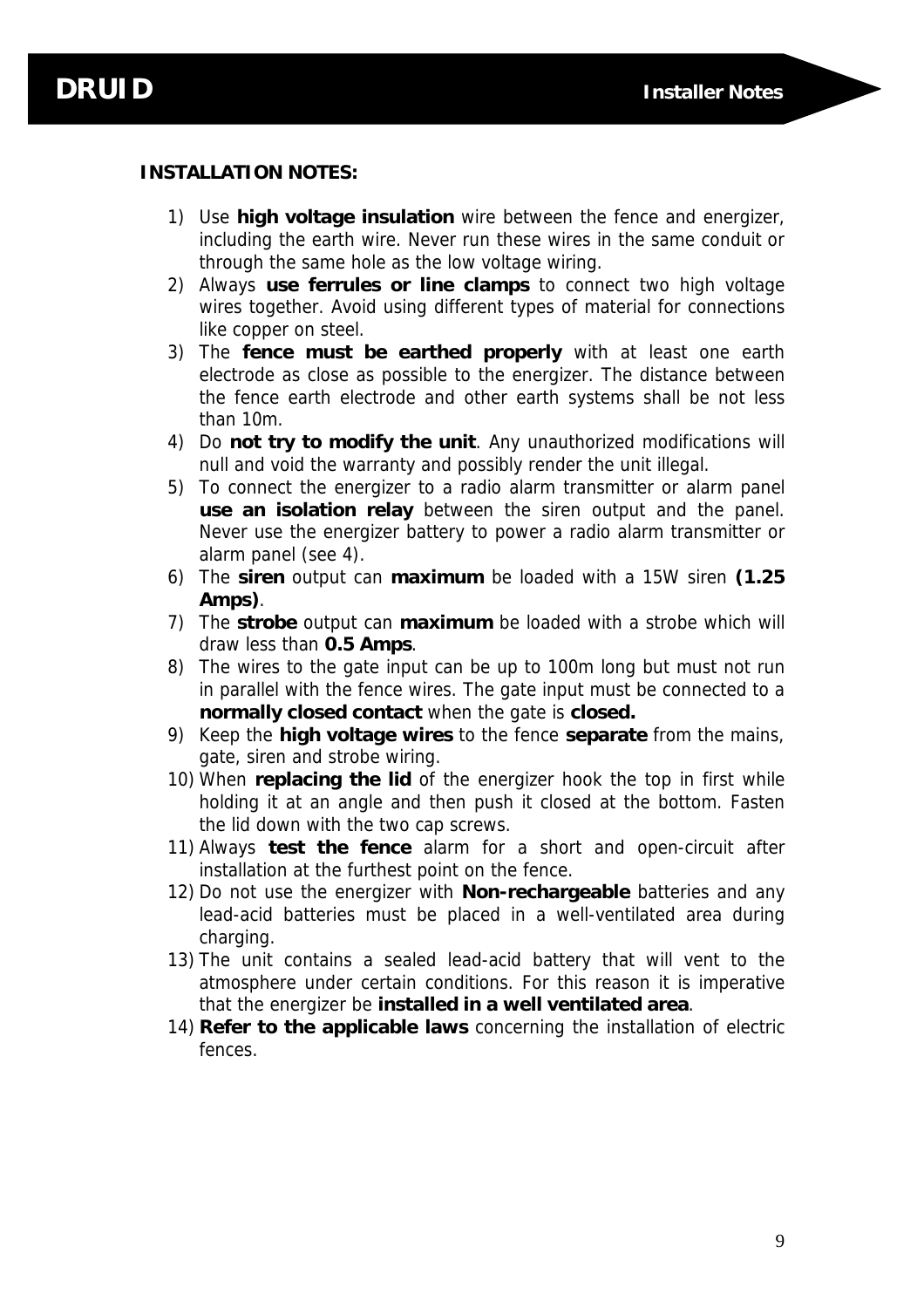#### **BASIC DEFINITIONS:**

Electric Fence: a barrier which includes one or more electric conductors, insulated from earth, to which electric pulses are applied by an energizer

Connecting Lead: an electric conductor, used to connect the energizer to the electric fence or the earth electrode

Electric Security Fence: a fence used for security purposes which comprises an electric fence and a physical barrier electrically isolated from the electric fence

Public Access Area: any area where persons are protected from inadvertent contact with pulsed conductors by a physical barrier.

Pulsed Conductors: conductors which are subjected to high voltage pulses by the energizer.

Secure Area: an area where a person is not separated from pulse conductors below 1,5m by a physical barrier.

#### **GENERAL REQUIREMENTS FOR ELECTRIC SECURITY FENCES:**

Electric fences shall be installed and operated so that they cause no electrical hazard to persons, animals or their surroundings.

Electric fence constructions which are likely to lead to the entanglement of animals or persons shall be avoided.

An electric fence shall not be supplied from two different energizers or from independent fence circuits of the same energizer.

For any two different electric fences, each supplied from a different energizer independently timed, the distance between the wires of the two electric fences shall be at least 2.5m. If this gap is to be closed, this shall be effected by means of electrically non-conductive material or an isolated metal barrier.

Barbed wire or razor wire shall not be electrified by an energizer.

Any part of an electric fence which is installed along a public road or pathway shall be identified at frequent intervals by prominently placed warning signs securely fastened to the fence posts or firmly clamped to the fence wires. The size of the warning signs shall be at least 100mm x 200mm. The background colour of both sides of the warning plate shall be yellow. The inscription on the plate shall be black . The warning sign shall typically appear as depicted in Figure x. The inscription shall be indelible, inscribed on both sides of the warning plate and have a height of at least 25 mm.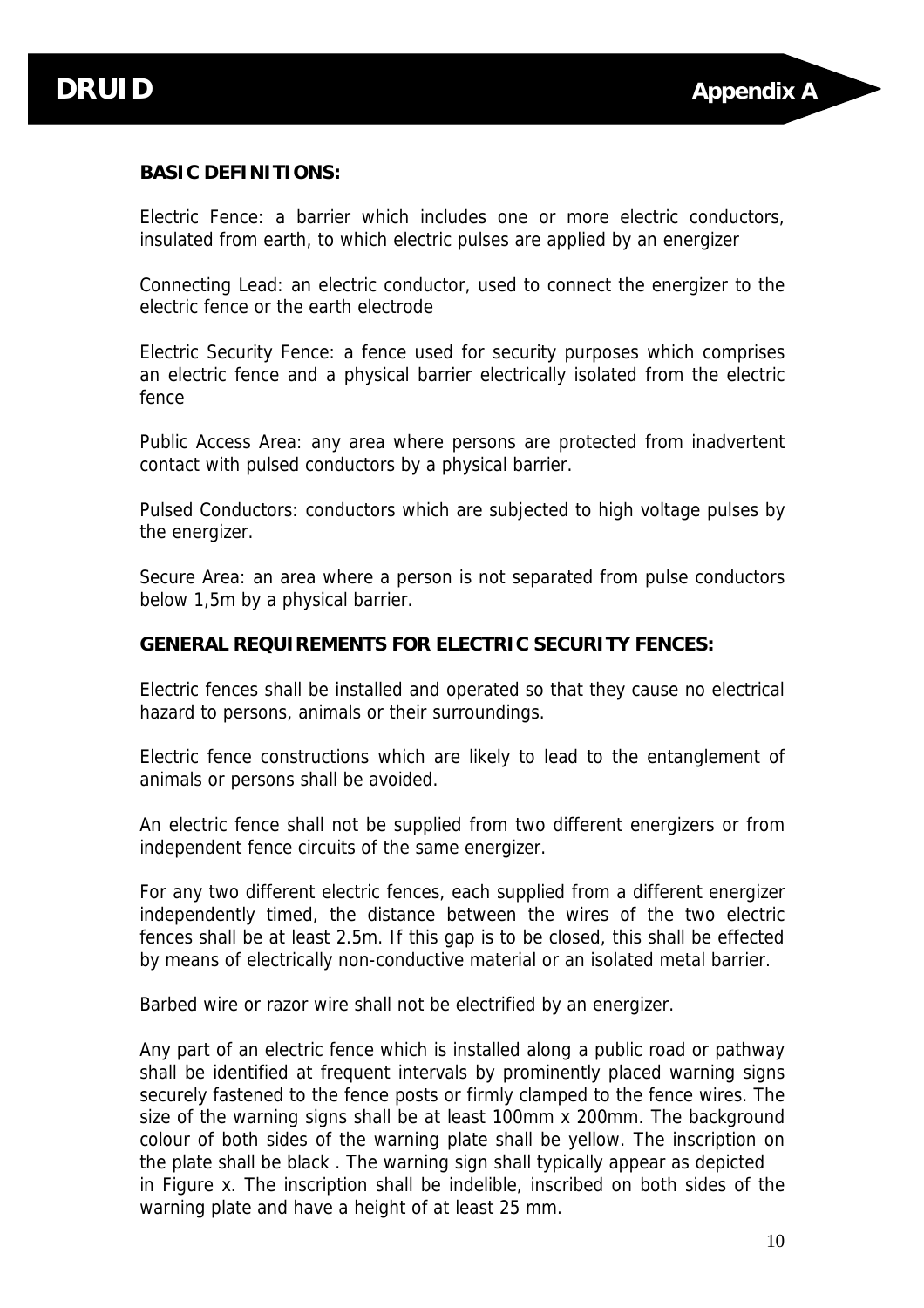

Warning signs shall be placed at

- each gate
- each access point
- intervals not exceeding 10m
- adjacent to each sign relating to chemical hazards for the information of emergency services.

Gates in electric security fences shall be capable of being opened without the person receiving an electric shock.

The energizer earth electrode shall penetrate the ground to a depth of at least 1m. The distance between any electric security fence earth electrode and other earth systems shall not be less than 2m.

Connecting leads that are run inside buildings shall be effectively insulated from the earthed structural parts of the building. This may be achieved by using insulated high voltage cable.

Connecting leads that are run underground shall be run in a conduit of insulating material or else insulated high voltage cable shall be used. Care shall be taken to avoid damage to the connecting leads due to external factors.

Connecting leads shall not be installed in the same conduit as the mains supply wiring, communication cables or data cables.

Connecting leads and electric fence wires shall not cross above overhead power or communication lines.

Mains supply wiring shall not be installed in the same conduit as signaling leads associated with the electric security fence installation.

Crossings with overhead power lines shall be avoided wherever possible. If such a crossing cannot be avoided, it shall be made underneath the power line and as nearly as possible at right angles to it.

If connecting leads and electric fence wires are installed near an overhead power line, the clearances shall not be less than those shown in Table 1.

| Power Line Voltage (V)               | Clearance(m) |
|--------------------------------------|--------------|
| Equal or less than 1 000             |              |
| $>1000$ and equal or less than 33000 |              |
| >33000                               |              |

Table 1